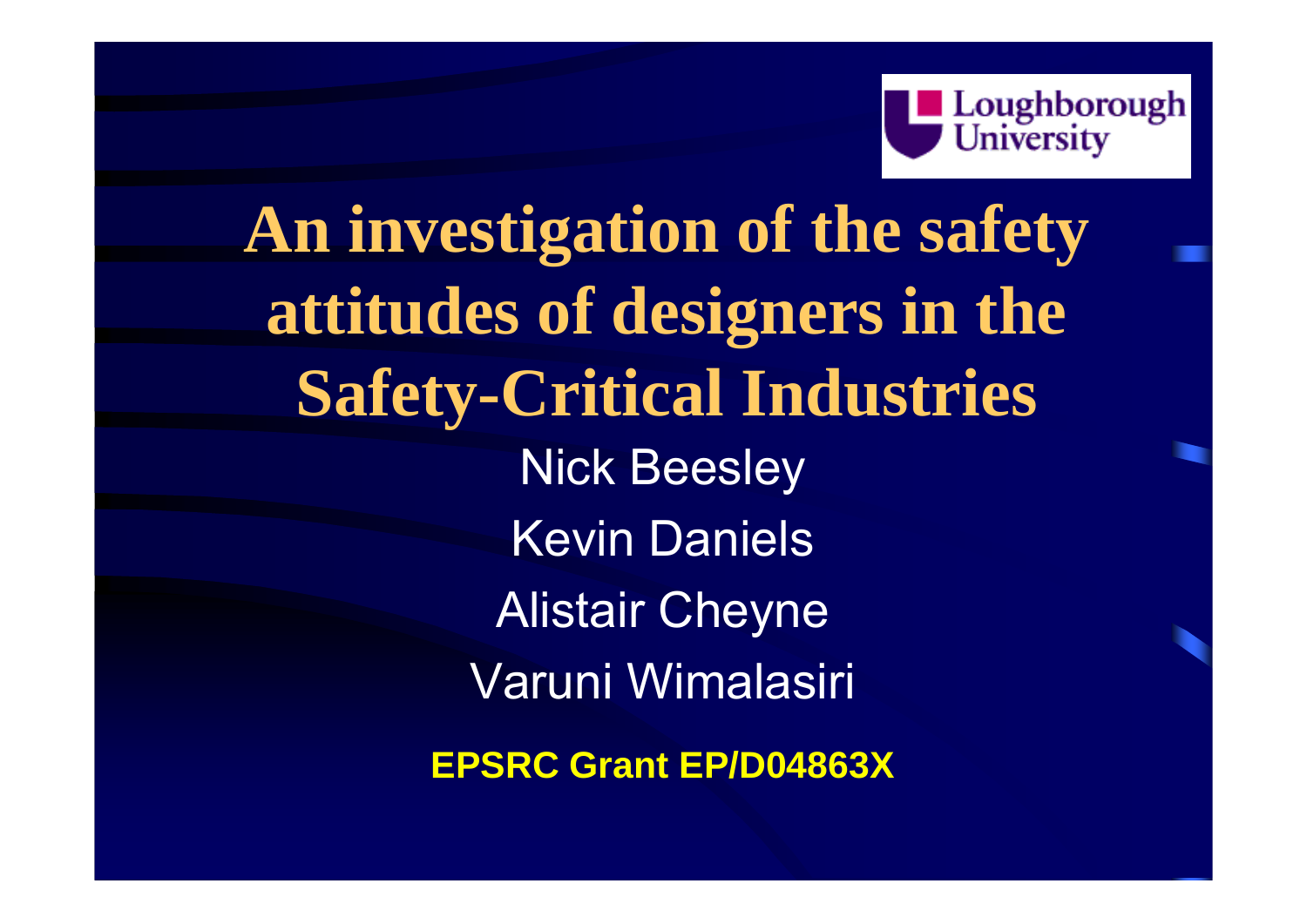

## **Background**

- • High hazard industries – nuclear, offshore, industrial construction
- $\bullet$  Design phase highly regulated
	- Internal, external and regulator checks



- • Up to 90% of human errors might be attributable to design decisions
- • Role of designer largely neglected compared to front-line operators

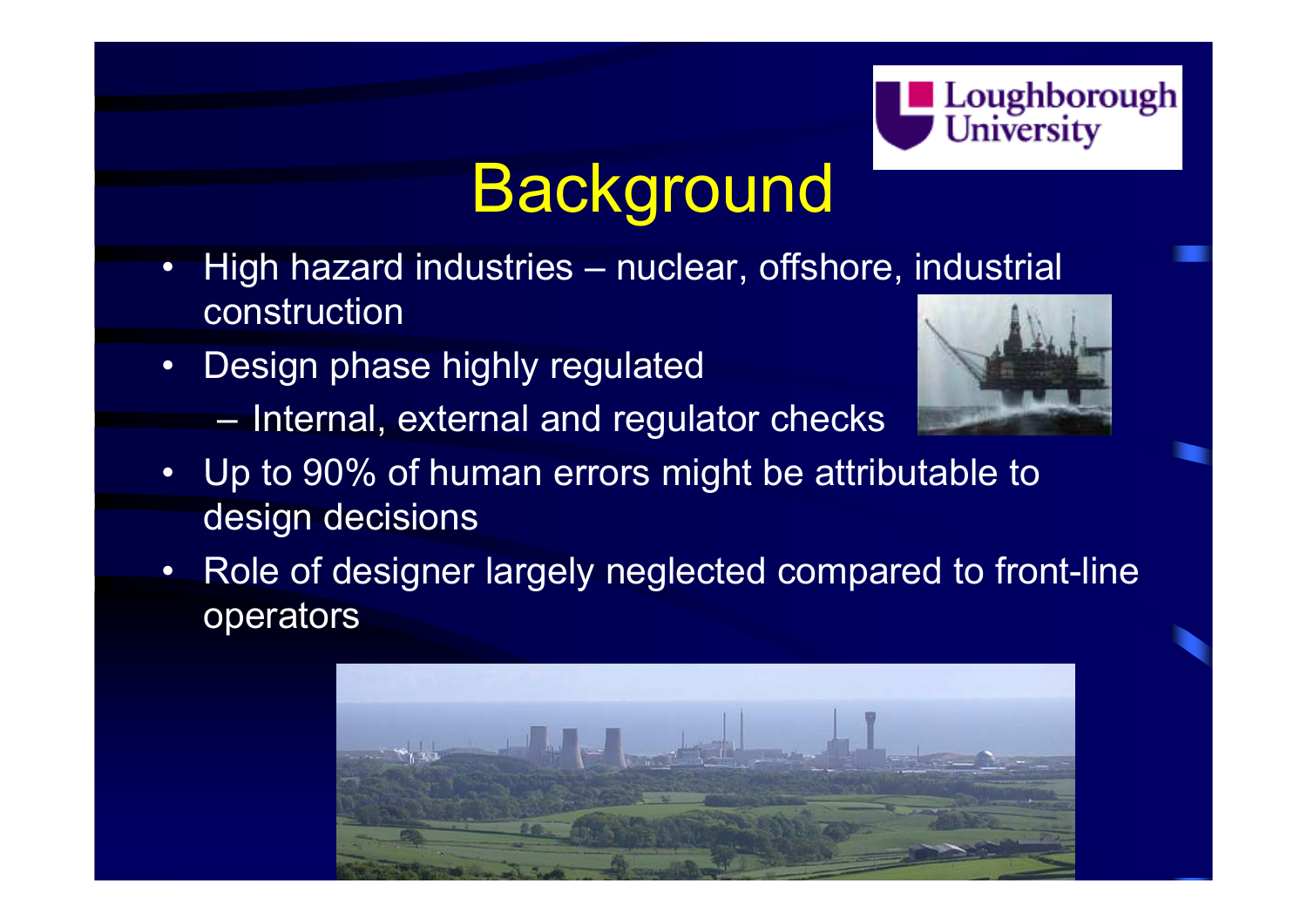### Designers and Risk



- •Designers rarely have first hand knowledge of operations
- •Often located distally from fabrication and operation
- •Do not personally bear risks themselves
- • Latent risk in design
	- Not detected by internal and external checking procedures
	- May not reflect design intention assumptions concerning operations, operator behaviour, environmental conditions
	- Might reflect unintentional errors by designer

 $\bullet$  Unintentional cognitive error and intentional use of potentially risky design protocols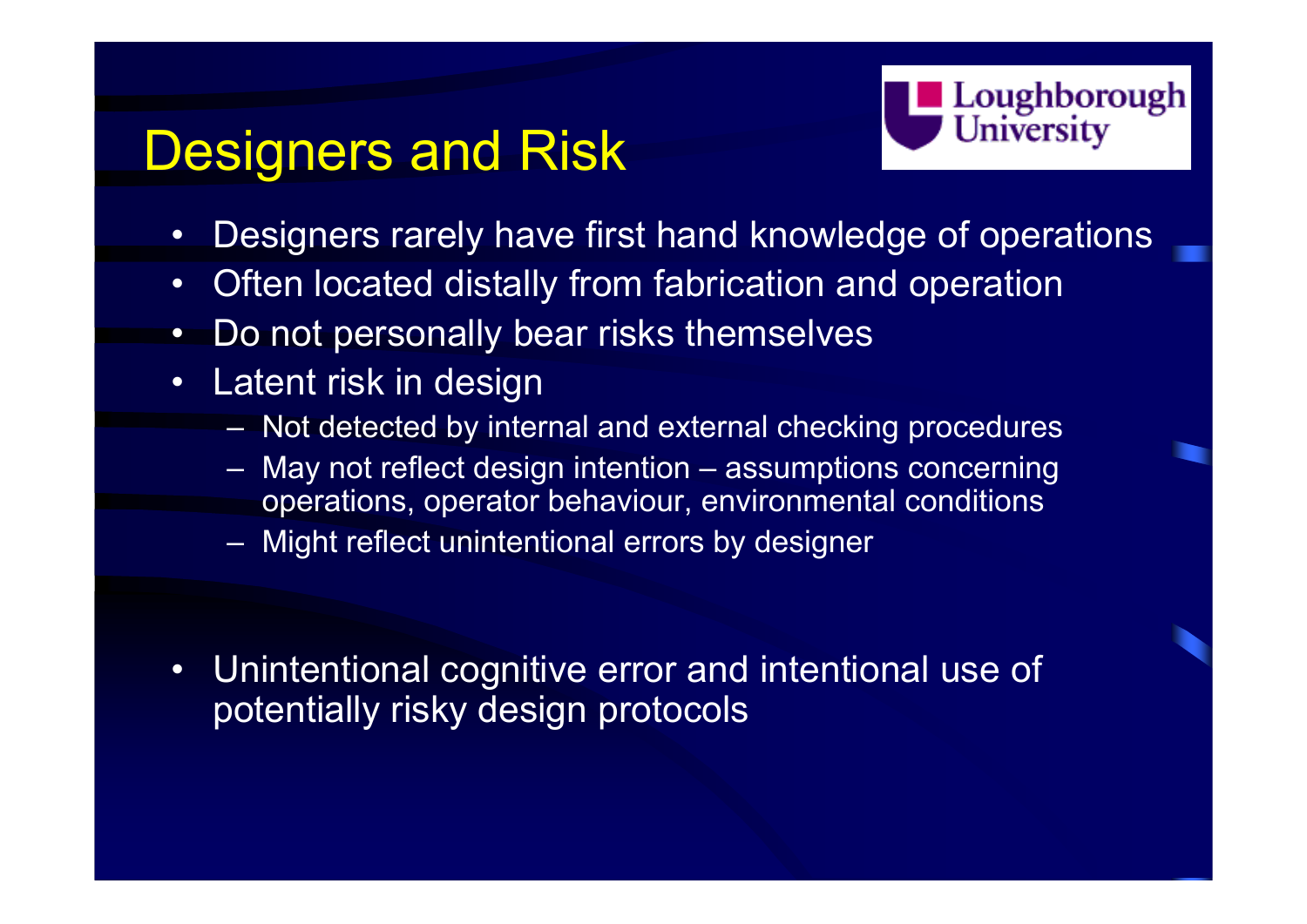

### Possible Influences

- •Job characteristics
- •Safety climate – perceived and aggregate
- $\bullet$ **Personality** 
	- Extraversion X
	- Emotional stability
	- Conscientiousness
	- Agreeableness ?(
	- Openness ?(X)

a $\blacktriangledown$ 

a

a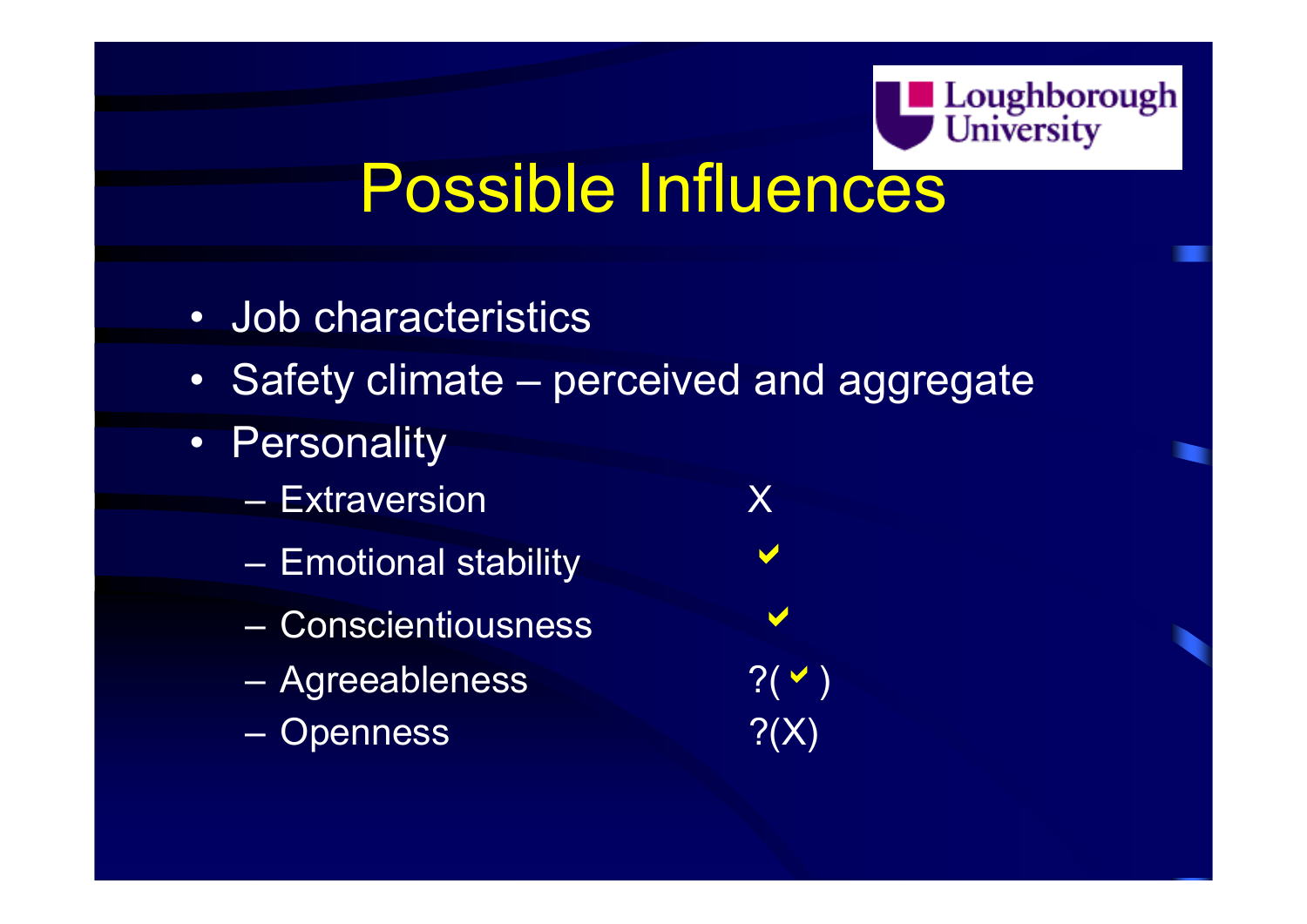# Methods(I)



- •Background questionnaire for stable factors
- PDAs four times per day for up to four weeks (roughly three-four weeks apart)  $\mathcal{L}_{\mathcal{A}}$ – Hourly measures to increase accuracy



Compliance rate > 25% included

- >165 participants
- > 40 design teams across engineering disciplines
- 6515 observations (μ compliance = 62%)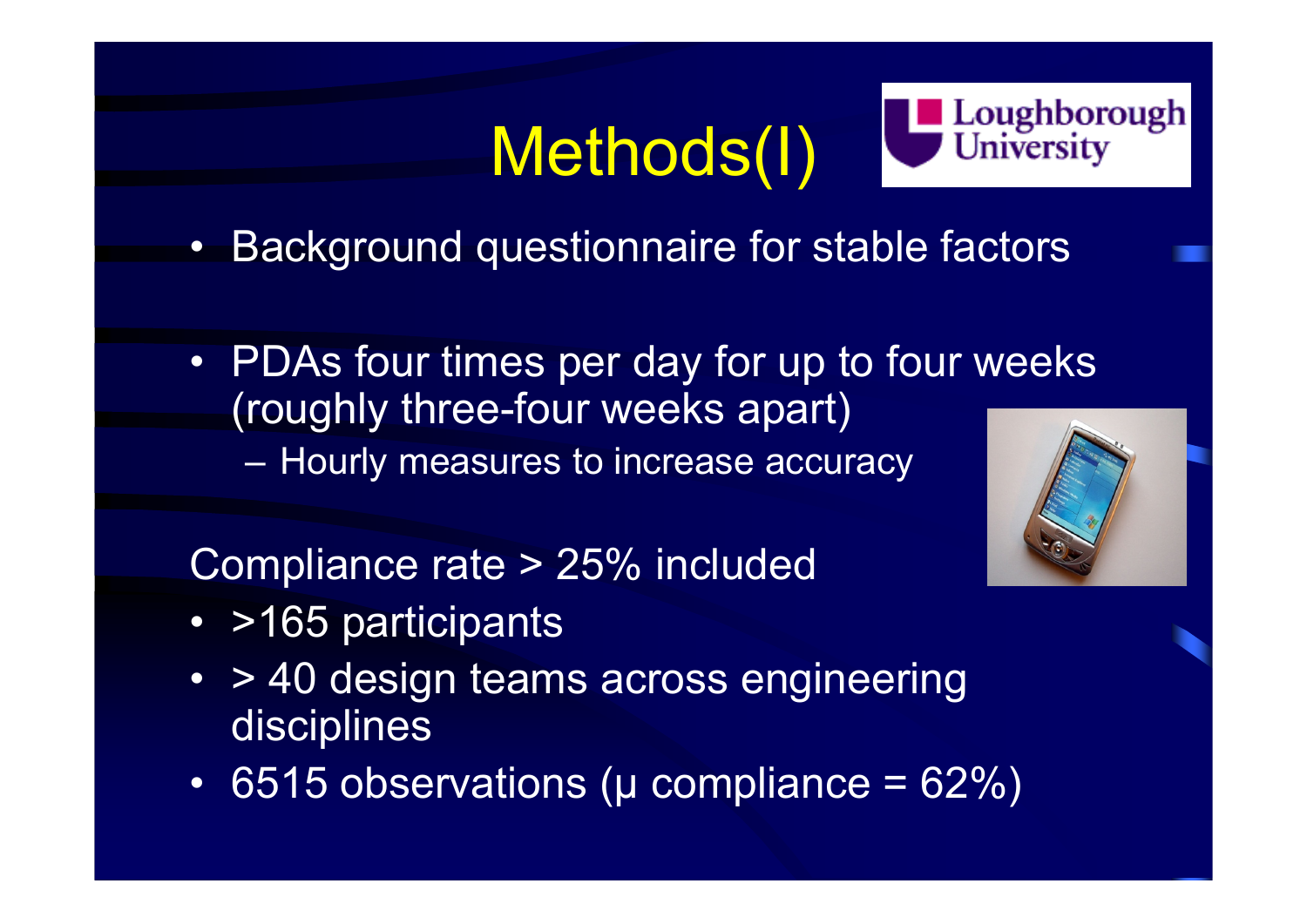# Methods(II)

Loughborough<br>
University

#### $\bullet$ **Questionnaire**

- Goldberg Big 5
- $-$  Designer safety climate
- Autonomy, support, demands, clarity, perceived risk in work

#### $\bullet$ PDAs

- Hourly unintentional cognitive errors (e.g. recall) 3 items
- Hourly use of risky design protocols (e.g. make assumptions about operator behaviour) – 4 items (items 0,1 coded)

#### $\bullet$ Analysis using HLM-3

- Control for compliance rate, sector, day of week, time of day, wave of study
- $-$  Perceived and design team aggregate of safety climate
- All tests one-tailed (unless otherwise stated)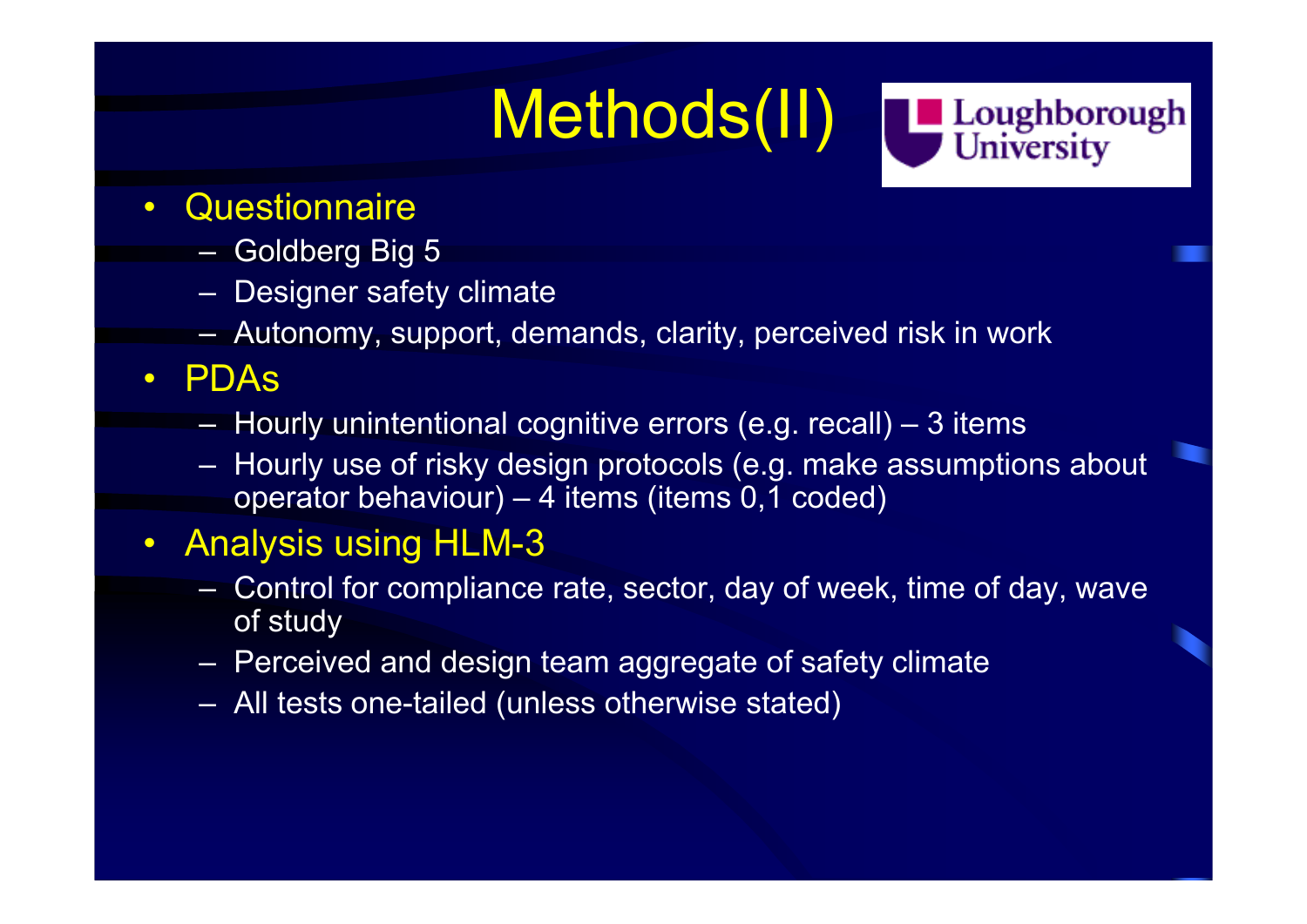### Cognitive Error (fixed effects portion)



|         |         | p      |
|---------|---------|--------|
| .16     |         |        |
|         |         |        |
| $-.09$  |         |        |
|         | .02     |        |
| .03     |         |        |
|         | .04     |        |
| $-.13$  |         | < .05  |
| .08     |         | < .05  |
| $-0.09$ |         | < .05  |
| $-.13$  |         | < .05  |
|         | .06     |        |
| - 0     |         |        |
|         | $\sf B$ | $-.01$ |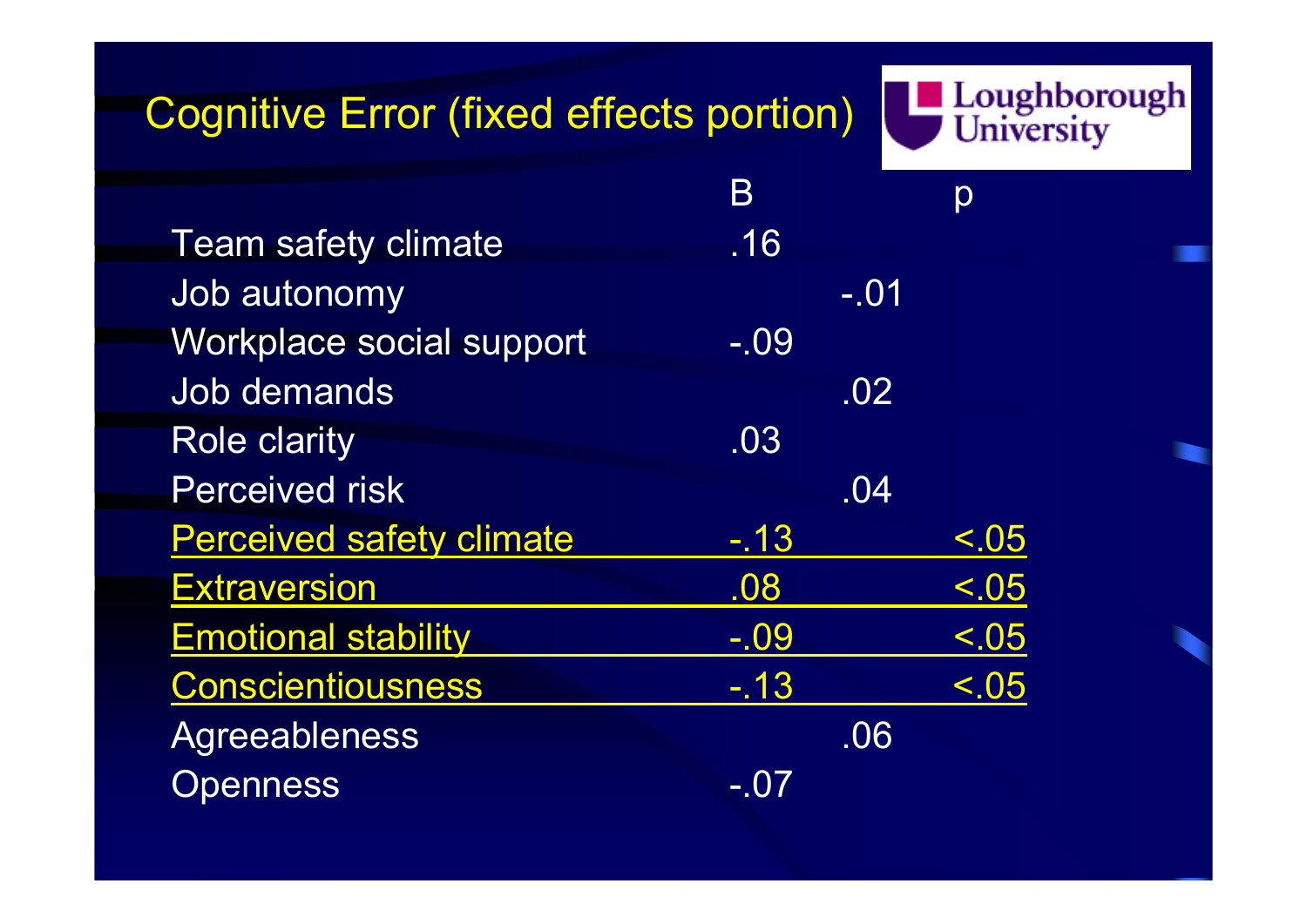### Risky design protocols (fixed effects portion – Poisson regression)

|                                 | Β      | p      |
|---------------------------------|--------|--------|
| <b>Team safety climate</b>      | $-.27$ | < .10  |
| Job autonomy                    | $-31$  | < .005 |
| Workplace social support        | .02    |        |
| Job demands                     | .22    | < 0.05 |
| <b>Role clarity</b>             | $-.02$ |        |
| <b>Perceived risk</b>           | .03    |        |
| <b>Perceived safety climate</b> | .28    | < 0.05 |
| <b>Extraversion</b>             | $-.05$ |        |
| <b>Emotional stability</b>      | .04    |        |
| <b>Conscientiousness</b>        | .02    |        |
| Agreeableness                   | .08    |        |
| <b>Openness</b>                 | .04    |        |
| * two-tailed test               |        |        |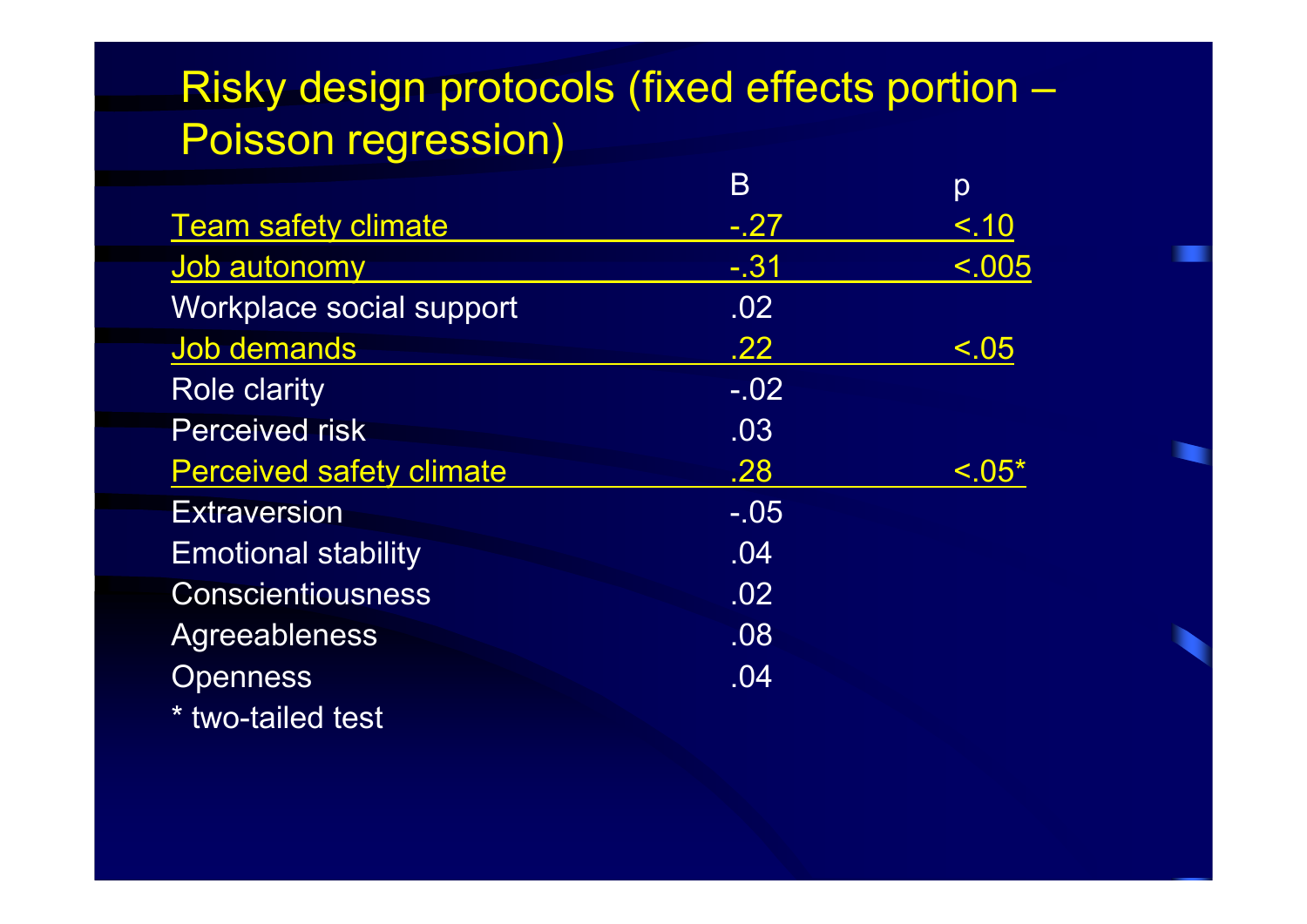

## **Summary**

- Personality predicts unintentional cognitive error
	- Extraversion, emotional stability and conscientiousness
- $\bullet$  Job characteristics predict intentional use of risky decisions
	- $\,$  Job autonomy, job demands
- • Contrast effects for perceived safety climate?
	- Good for unintentional error but is there a social loafing effect?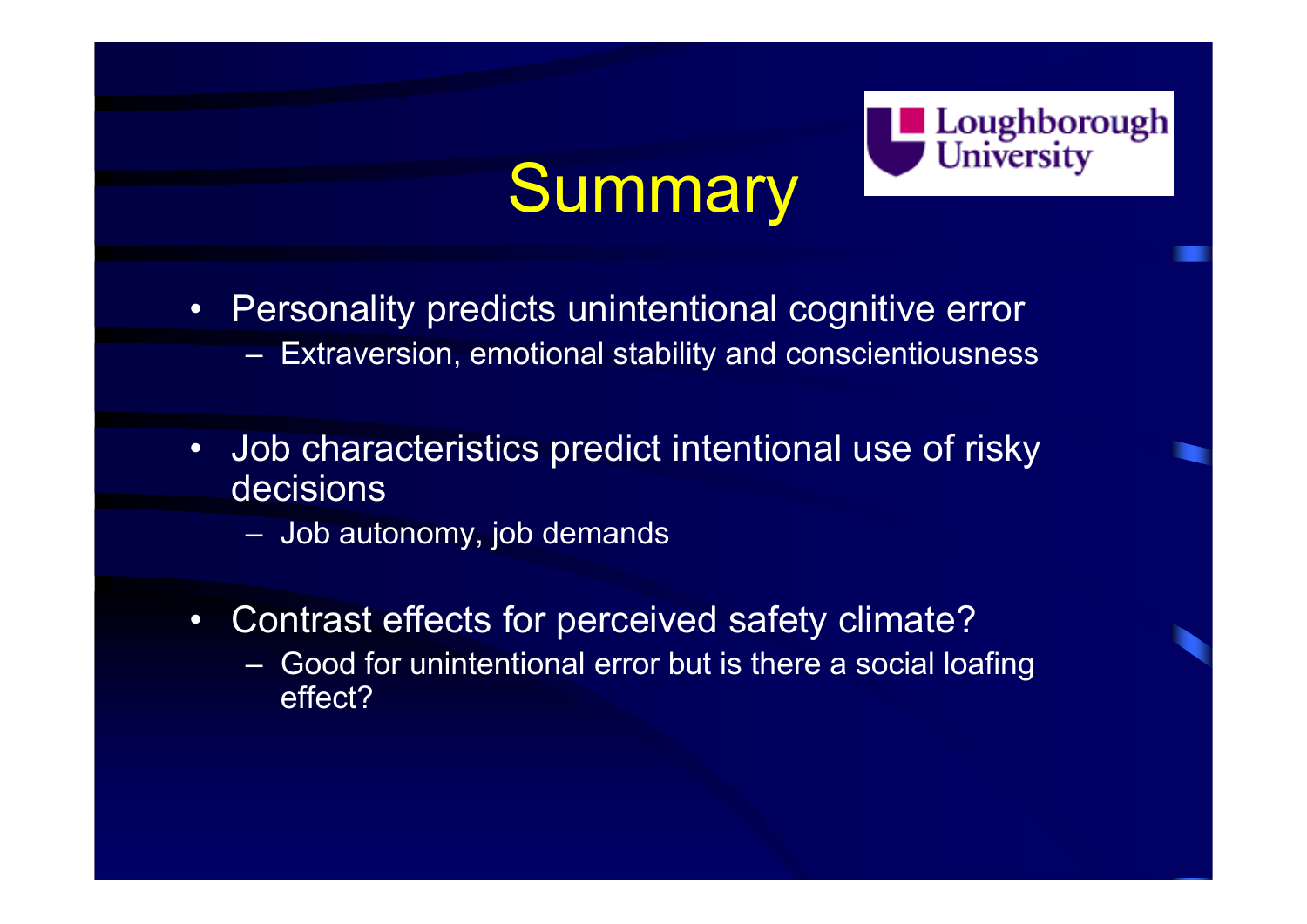

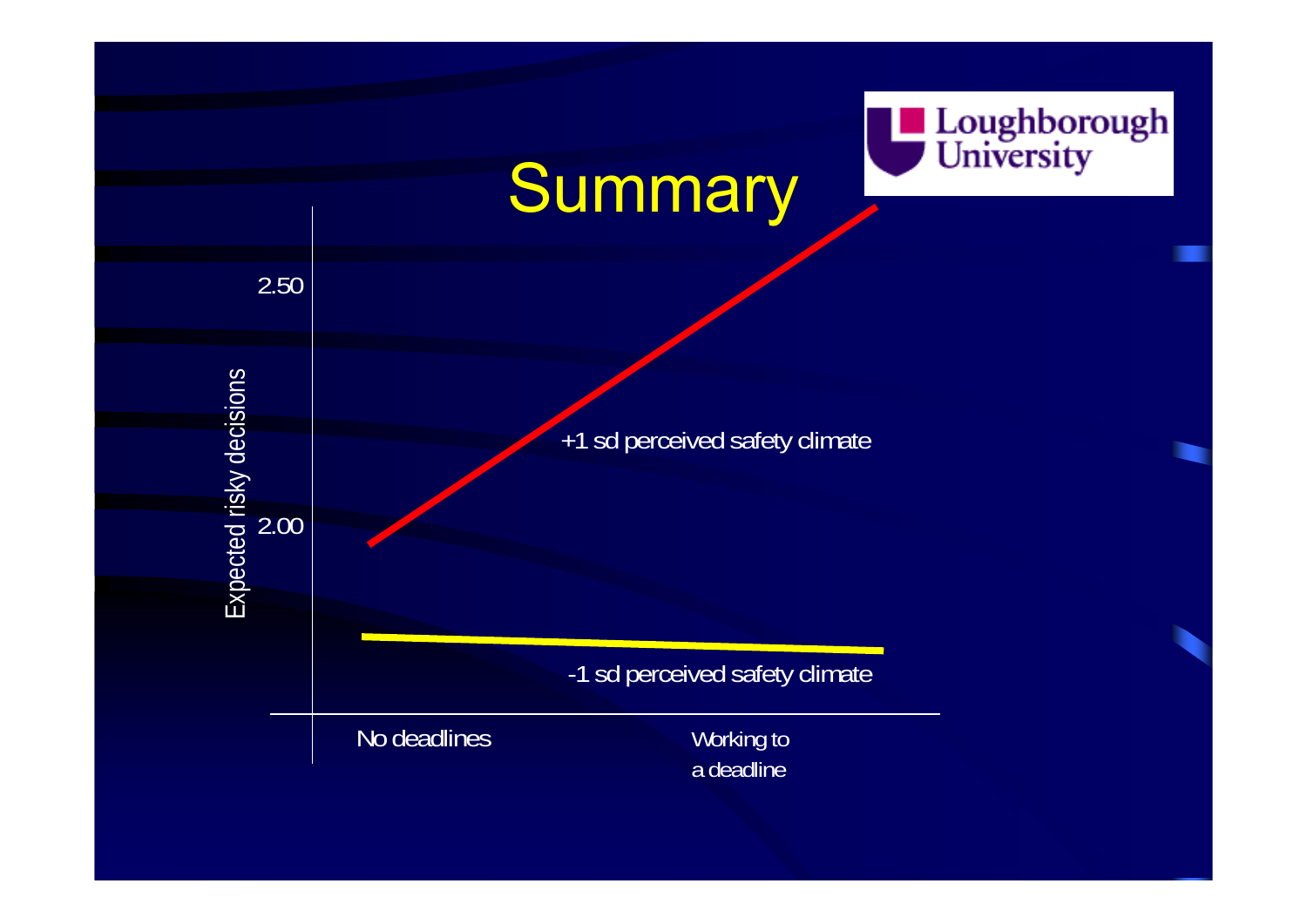### **Implications**



- Job redesign with transient workers and demands to produce designs
- •Safety climate, loafing and flexible organisations
- $\bullet$  Results suggest importance of job and cognitive processes (climate and personality)